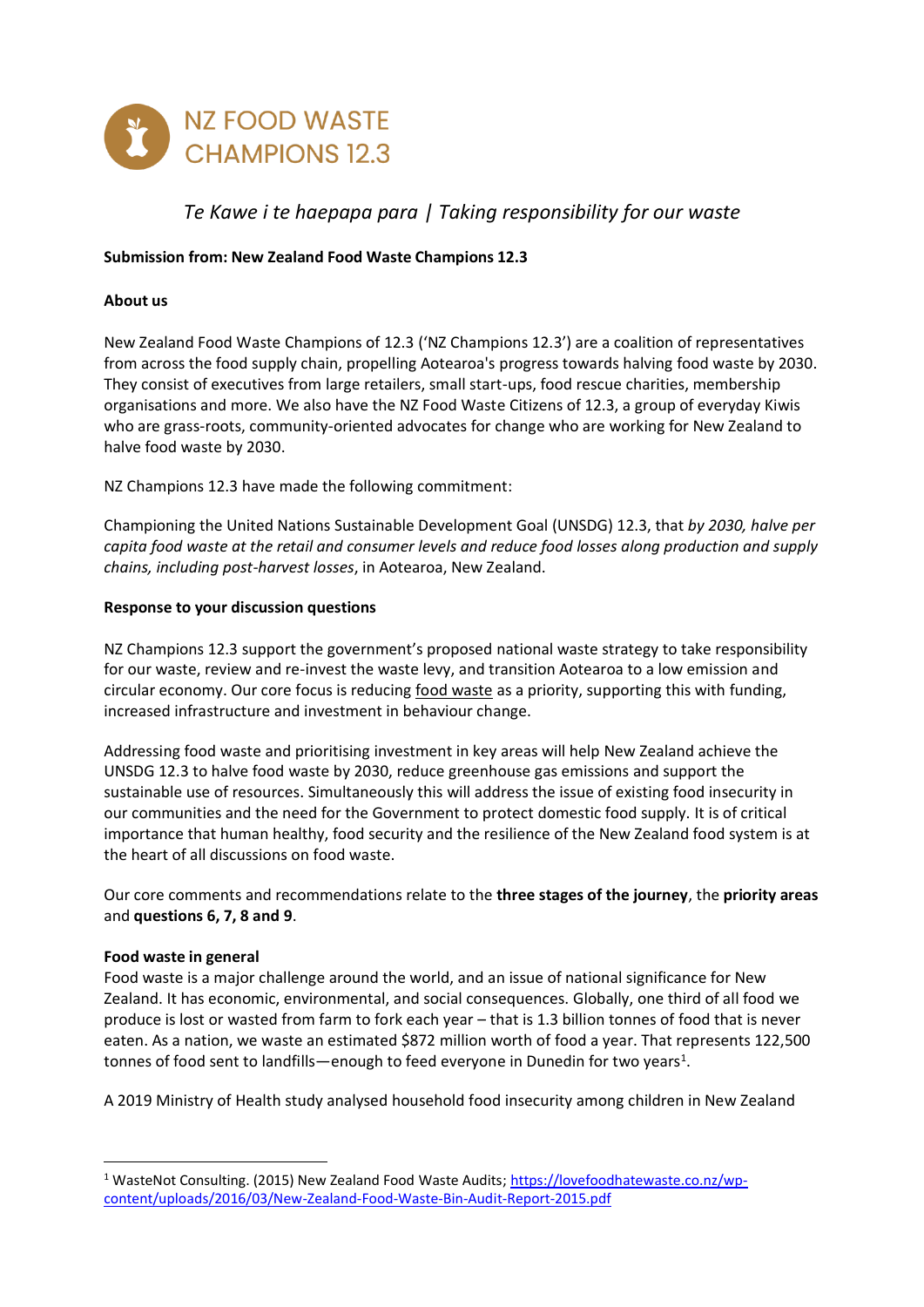estimated that 174,000 (19%) of all children in New Zealand live in food-insecure households<sup>2</sup>. Through this waste strategy, and the development of national food strategy that addresses the threats to longterm domestic food supply, there is an opportunity to rethink our food and waste systems. The New Zealand Champions 12.3 seek that the waste strategy is cognisant of food security – and the need for some redundancy in the food system to ensure a reliable and resilient supply of fresh, healthy and reasonably priced food, and the role that food packaging can play in increasing the shelf life and food safety.

As an export-orientated agricultural nation that relies heavily on our 'clean green' reputation, New Zealand has every reason to be at the forefront of efforts to reduce food waste. Food waste costs the economy and environment in production inputs, emissions, and waste disposal, and in lost economic opportunity to repurpose 'waste' products back into the supply chain.

Food waste is a health and safety challenge. COVID-19 has catapulted food waste as a priority for New Zealand by upending food supply chains, increasing food insecurity, and exacerbating the food waste challenge. An estimated 1 million Kiwis struggled to afford food during 2020<sup>3</sup>. Decision-makers need to pursue food waste reduction as part of our nation's ongoing successful response to COVID-19 as well as adapting to and mitigating the risks of climate change.

This is a problem but also an opportunity, reducing foodwaste has been ranked as one of the top three actions to tackle climate change and meet obligations under the Paris Agreement by Project Drawdown<sup>4</sup>. 9% of NZ's biogenic methane and 4% of our total greenhouse gas emissions are from food and organic waste<sup>5</sup>.

## **Our key recommendations**

In 2020, NZ Champions 12.3 released the Food Waste Reduction Roadmap<sup>6</sup>. This report mapped out some potential solutions for food waste reduction at each stage of the food supply chain. The report also echoed key recommendations from the Mirosa Report 2019 which recommended that New Zealand follow the internationally successful Target, Measure, Act framework to reduce food waste.<sup>7</sup> The Mirosa Report was appended to the recommendations of the Environment Select Committee's Briefing to Investigate Food Waste in New Zealand<sup>8</sup> in 2020 which were to:

- adopt a national definition of and measure of food waste, in line with international approaches, and to
- include a national food waste reduction target in line with UNSDG 12.3 as part of a national waste strategy and implementation plan.

We believe that the Draft National Waste Strategy contains insufficient emphasis on **defining**, **measuring** and **setting targets** for New Zealand's waste streams as a matter of urgency. We believe these steps (which are referred to under priority 1 on page 31 of the Draft) are foundational.

<sup>&</sup>lt;sup>2</sup> Ministry of Health. (2019). Household food insecurity among children, New Zealand Health Survey

<sup>&</sup>lt;sup>3</sup> Stuff, Paul Mitchell "Protecting Aotearoa's food supply in wake of Covid-19", January 2021.

<sup>4</sup>Project drawdown (2017), Table of Solutions[. https://drawdown.org/solutions/reduced-food-waste](https://drawdown.org/solutions/reduced-food-waste)

<sup>5</sup>https://environment.govt.nz/what-government-is-doing/areas-of-work/waste/reducing-food-waste/ <sup>6</sup> <https://www.nzchampions123.org/resources>

 $7$  Mirosa, M. 2019. Briefing to investigate food waste in New Zealand – Appendix B. [https://ourarchive.otago.ac.nz/bitstream/handle/10523/12348/Final-report-Briefing-to-investigate-food-waste](https://ourarchive.otago.ac.nz/bitstream/handle/10523/12348/Final-report-Briefing-to-investigate-food-waste-in-New-Zealand_edited.pdf?sequence=2&isAllowed=y)[in-New-Zealand\\_edited.pdf?sequence=2&isAllowed=y](https://ourarchive.otago.ac.nz/bitstream/handle/10523/12348/Final-report-Briefing-to-investigate-food-waste-in-New-Zealand_edited.pdf?sequence=2&isAllowed=y)

<sup>8</sup> New Zealand Environment Committee (2020) "Briefing to investigate food waste", New Zealand Parliamentary Committee for the Environment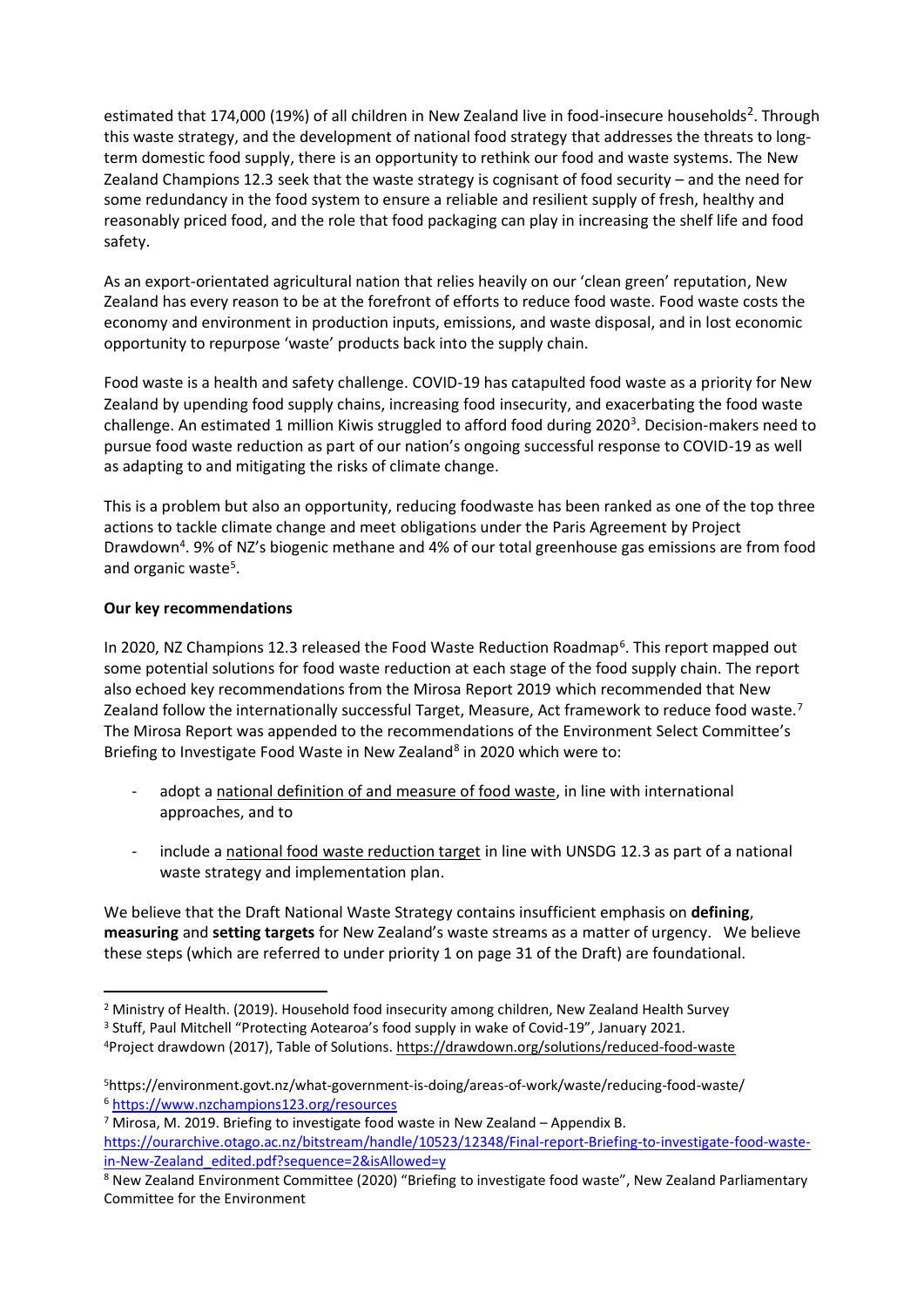Regarding food loss and waste, the absence of a definition of food loss and waste or adequate data on food loss and waste is currently limiting the activities of all actors who are working on food waste reduction in New Zealand. We believe base steps are critical to effective action in the government's subsequent priorities as set out in  $2 - 6$  on page 32.

We have framed our submission around three key recommendations:

- 1. **Recommendation 1**: Amend Figure 4 on page 31 of the National Waste Strategy consultation document to add initial stage in the 'Three stages of the strategy journey' by splitting Stage 1 into two; 1) Define & Measure and 2) Target & Strategy.
- 2. **Recommendation 2**: Develop a National Food Waste Reduction Strategy and Implementation Plan to measure waste and actions to reduce it.
- **3. Recommendation 3**: Identify the key players in the waste ecosystem and support their actions to implement waste reduction strategies.

# **Recommendation 1: Amend Figure 4 on page 31 of the National Waste Strategy consultation document to add initial stage in the 'Three stages of the strategy journey' by splitting Stage 1 into two; 1) Define & Measure and 2) Target & Strategy.**

The draft National Waste Strategy needs clear **definitions** for each category of waste, and a national framework or standard to **measure, collect and evaluate** data to illustrate the proportions of each category and their contribution to the waste challenge, including emissions.

We recommend work is undertaken to develop a national definition of food loss and food waste, and that these definitions are used to inform targets within the strategy. The definitions need to be consulted on with key stakeholders across the food production and supply chains.

We recommend a National Food Loss and Waste Baseline is established, along the lines of what was completed in Australia in 2019<sup>9</sup>. The baseline will quantify food loss and waste in New Zealand at the country scale and across the full food supply and consumption chain, from primary production through to consumption and disposal or recovery.

Once definitions, targets and a baseline have been established, we recommend further assessment is undertaken to identify hotspots for waste and environmental impacts; including testing and costing scenarios to highlight where action such as industry led initiatives can provide a cost-effective approach to reducing food waste within a supportive policy framework.

This is an important first step as it will enable any National Waste Strategy to first identify New Zealand's most problematic waste streams and then prioritise policy, actions, investment, and infrastructure to effectively tackle the challenges that will support a circular economy solution.

**We propose the following changes to Figure 4 - the 'Three stages of the strategy journey' diagram** (page 31 of the National Waste Strategy consultation document).

A first stage 'Define & Measure' should include the following steps:

- Using global definitions, define NZ's waste categories, including Food Waste
- Set a measurement methodology, establish a national data capture and reporting platform for each waste category

<sup>9</sup> [https://www.stopfoodwaste.com.au/wp-content/uploads/2021/02/PDF-1-national-food-waste-baseline-final](https://www.stopfoodwaste.com.au/wp-content/uploads/2021/02/PDF-1-national-food-waste-baseline-final-assessment.pdf)[assessment.pdf](https://www.stopfoodwaste.com.au/wp-content/uploads/2021/02/PDF-1-national-food-waste-baseline-final-assessment.pdf)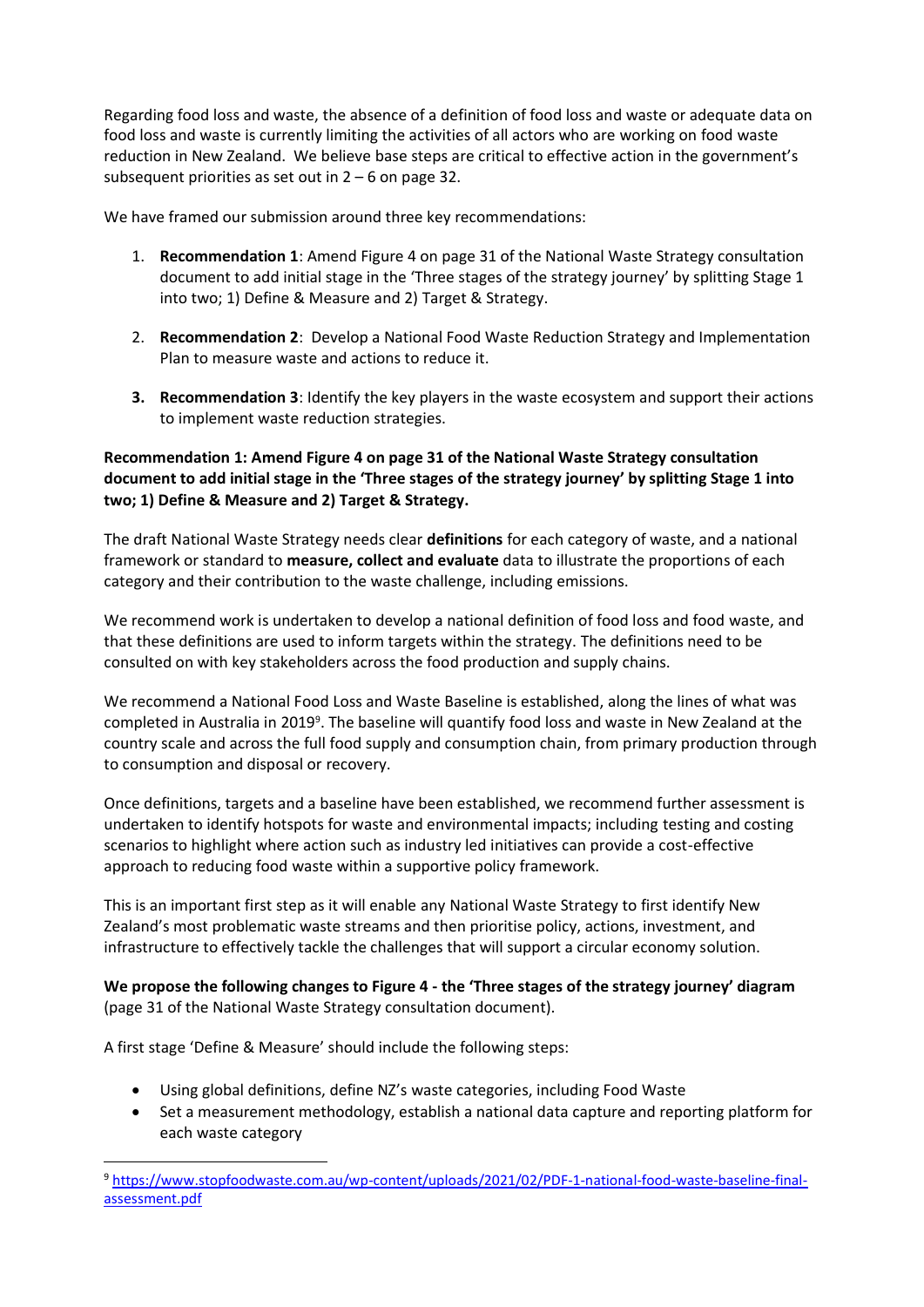- Take a baseline for each waste category
- Identify and define priorities for each waste stream based on data analysis

A second stage 'Target & Strategy' should include:

- Set a set target for each waste category based on evidence
- Set a national strategy for each waste category

| 2022-2024<br><b>Catching up -</b><br><b>Define and measure</b>                                                                                                                                                                                                                                                                                                         | 2024-2030<br>Catching Up-<br><b>Target &amp; Strategy</b>                                                                                                                                                                                                                                                                                                                                               | 2030-2040<br><b>Pushing Ahead</b>                                                                                                                                                                                    | 2040-2050<br><b>Embedding a new</b><br>normal                                                                                                                                                              |
|------------------------------------------------------------------------------------------------------------------------------------------------------------------------------------------------------------------------------------------------------------------------------------------------------------------------------------------------------------------------|---------------------------------------------------------------------------------------------------------------------------------------------------------------------------------------------------------------------------------------------------------------------------------------------------------------------------------------------------------------------------------------------------------|----------------------------------------------------------------------------------------------------------------------------------------------------------------------------------------------------------------------|------------------------------------------------------------------------------------------------------------------------------------------------------------------------------------------------------------|
| <b>Get the basics in place:</b><br>Using global definitions,<br>define NZ's waste<br>categories<br>Set a measurement<br>methodology<br>Establish a national data<br>capture and reporting<br>platform for each waste<br>category<br>Take a baseline for each<br>waste category<br>Identify and define<br>priorities for each waste<br>stream based on data<br>analysis | <b>Getting the basics in</b><br>place:<br>Set a set target for each<br>waste category based<br>on evidence<br>Set a national strategy<br>for each waste category<br>Demonstrate via a plan<br>the pathway to<br>transformational change<br>Develop the prioritised<br>action plan to reduce<br>emissions for each<br>waste category<br>Bring our resource<br>recovery systems up to<br>global standards | Increase support and<br>pressure for:<br>Widespread changes in<br>mindset and behaviour<br><b>Optimising resource</b><br>recovery for crowing<br>circular systems<br>Major efforts to<br>remediate and<br>regenerate | <b>Embed and Integrate:</b><br>Circular systems and<br>behaviours across<br>society<br>Resource recovery<br>systems into closed<br>circular loops<br>Regeneration into<br>systems of production<br>and use |

The recommended expansion focuses the first two years (2022 – 2024) on defining food waste, and other waste categories, developing measurement and reporting frameworks and establishing baseline data as a fundamental and urgent priorities. This will set a strong foundation for enabling the remaining stages of the journey; to establish targets, strategy, map the waste system and flow of waste stream and all stakeholders, fill data gaps and develop and implement measurement tools to evaluate effectiveness and ensure successful establishment a circular system.

Regarding measurement, we are yet to see tangible progress on what steps needto be taken to create a national baseline for Aotearoa, NZ. To bring our system to global standards, set and achieve targets, we need to understand the magnitude of the problem so New Zealanders are motivated to work toward a solution. Internationally, the adoption of a national measurement and data capture framework for consistent measurement and a national baseline (even with known data gaps) has been the first step in a National Food Waste Strategy. NZ Champions 12.3 and other organisations, particularly the University of Otago, are keen to assist. WasteMINZ' Love Food Hate Waste have already done excellent work on measuring household food waste. However, we need support around funding measurement projects.

We have long advocated that Sustainable Development Goal Target 12.3 could also be adopted without waiting for a National Waste Strategy, since this is an internationally accepted target, particularly in relation to food waste. You can see a petition with over 1,100 signatures requesting New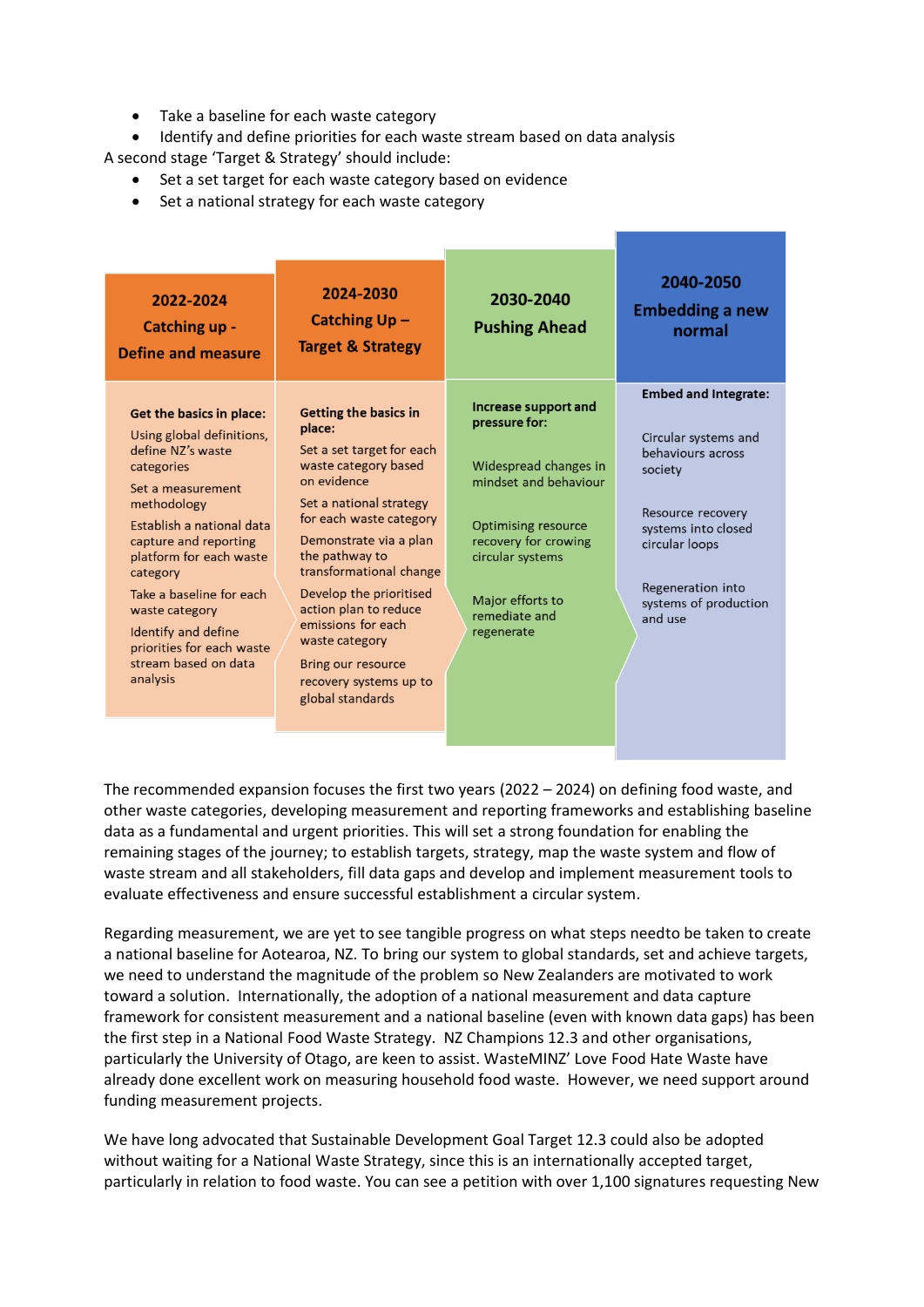Zealand adopt a national food waste reduction target [here.](https://our.actionstation.org.nz/petitions/halve-food-waste-by-2030) We understand the intention of the Ministry is to incorporate targets in the Waste Strategy, however the National Waste Strategy consultation document does not make any reference to food waste targets and we recommend this target is adopted in the first stage of the strategy journey.

# **Recommendation 2: Develop a National Food Waste Strategy, Roadmap and National Food Waste Action Plan.**

A National Food Waste Strategy provides a framework to support collective action towards halving Aotearoa NZ's food waste by 2030, contribute towards global action on reducing food waste in line with SDG 12.3, and reduce greenhouse gas emissions primarily through diversion of food waste from landfill. We acknowledge everyone has a role to play; government, consumers and businesses. This strategy should include the definition, measurement and data reporting framework, baseline data and a reduction target, as well as a map of actions to take, both mandatory and voluntarily, to achieve the common goal of reducing food waste.

The roadmap will ensure that a food waste reduction target will be achievable, which is the required motivation to turn our current state of inaction into collaborative action. We refer to Figure 1 of the Mirosa Report (2019) which outlined the recommended key stakeholders across the supply and consumption chain that could be engaged to "*build support and consensus on an approach for a national food waste strategy that sets a target and an implementation plan for measuring waste and actions to reduce it".<sup>10</sup>*

In particular, measuring food waste, including emissions from food waste is something that needs to be prioritised by government through a range of policies, including this proposed national waste strategy, research, new infrastructure investment, the emissions reduction plan, and future national food policy. We believe the following should be considered as policy priorities:

- Support for a **voluntary commitment** for businesses to reduce food waste across the food sector. A voluntary agreement engages leading food sector businesses in a coordinated effort to reduce food waste using a simple Target, Measure, Act framework pioneered in the United Kingdom and now being emulated globally. NZ Champions 12.3 is currently engaging with leading food sector businesses to establish the Kai Commitment – a voluntary agreement for New Zealand's retail and manufacturing businesses. The founding members are key, influential food businesses in New Zealand, their investment shows their appetite and expectation for a significant effort on food waste reduction in New Zealand. We recommend that the government should support this type of business initiative in the immediate term to capture the leadership and initiative shown by the food sector to make an immediate impact on commercial food waste.
- Consideration of policy levers to **incentivise business** food waste reduction e.g. investment in research and development, alternative markets and food donations;
- Consideration of opportunities to raise consumer awareness and education of **consumers on** food waste reduction e.g. reinvesting inconsumer awareness campaign Love Food Hate Waste; and
- Earmark **funding for food loss and waste**. Where other waste streams such as plastic have adequate funding, food waste is being left behind. Funding into food recovery has focused on food donation. However, while recovery is important, preventing food waste in the first place

 $10$  Mirosa, M. 2019. Briefing to investigate food waste in New Zealand – p8.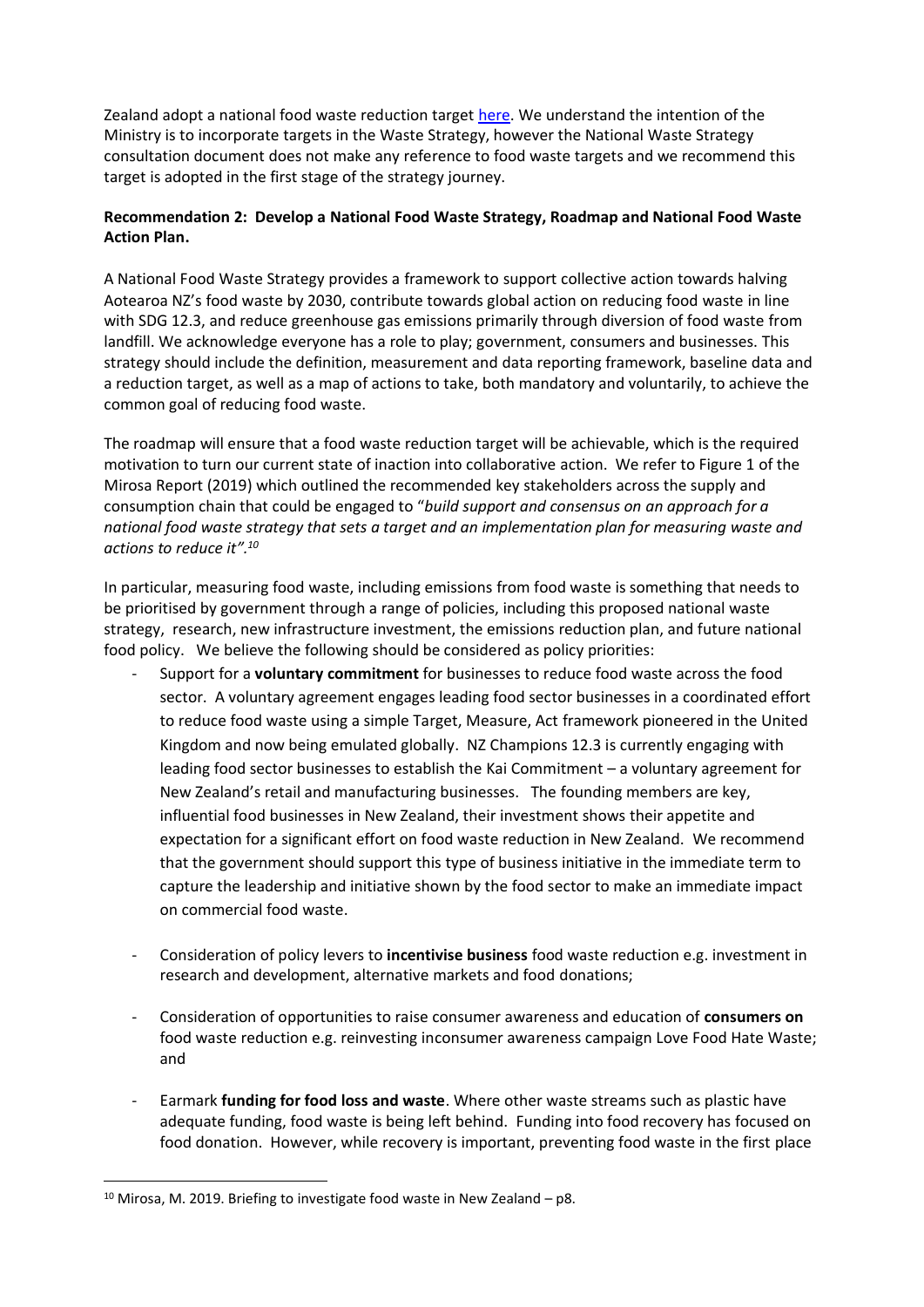should be a priority focus of government investment to prevent emissions from food waste, biodiversity loss and excessive water use. Accessible, ongoing and sustainable funding directed towards food waste prevention would enable those already working on food waste reduction, of which NZ Champions 12.3 is one, to progress their work while government activity under the National Waste Strategy is developing.



Figure 1 Organisational process chart highlighting key priorities, work groups and actions

Note that the recommendation of developing a National Food Recovery Working Group has been recognized through the Aotearoa Food Rescue Alliance (AFRA).

Our recommendations align with Australia's approach to tackling food waste. Australia is about five years ahead of New Zealand on food waste and has undertaken a significant amount of work to target food waste at local, regional and national levels. Key actions undertaken by Australia, mostly led by Stop Food Waste Australia*<sup>11</sup>* include:

1. Adoption of a national target (2015)

Australia pledged to halve food waste by 2030 in line with the UN SDG 12.3.

2. National Food Waste Strategy (2017)

Australia established their national strategy to achieve the target, supported by substantial government investment and included national definitions for food loss and food waste.

3. National Food Waste Baseline (2019)

The baseline established a consistent framework to quantify food waste generation across the supply and consumption chain, track progress and provide a benchmark for measuring national performance against the reduction target.

<sup>11</sup> [https://www.stopfoodwaste.com.au](https://www.stopfoodwaste.com.au/)